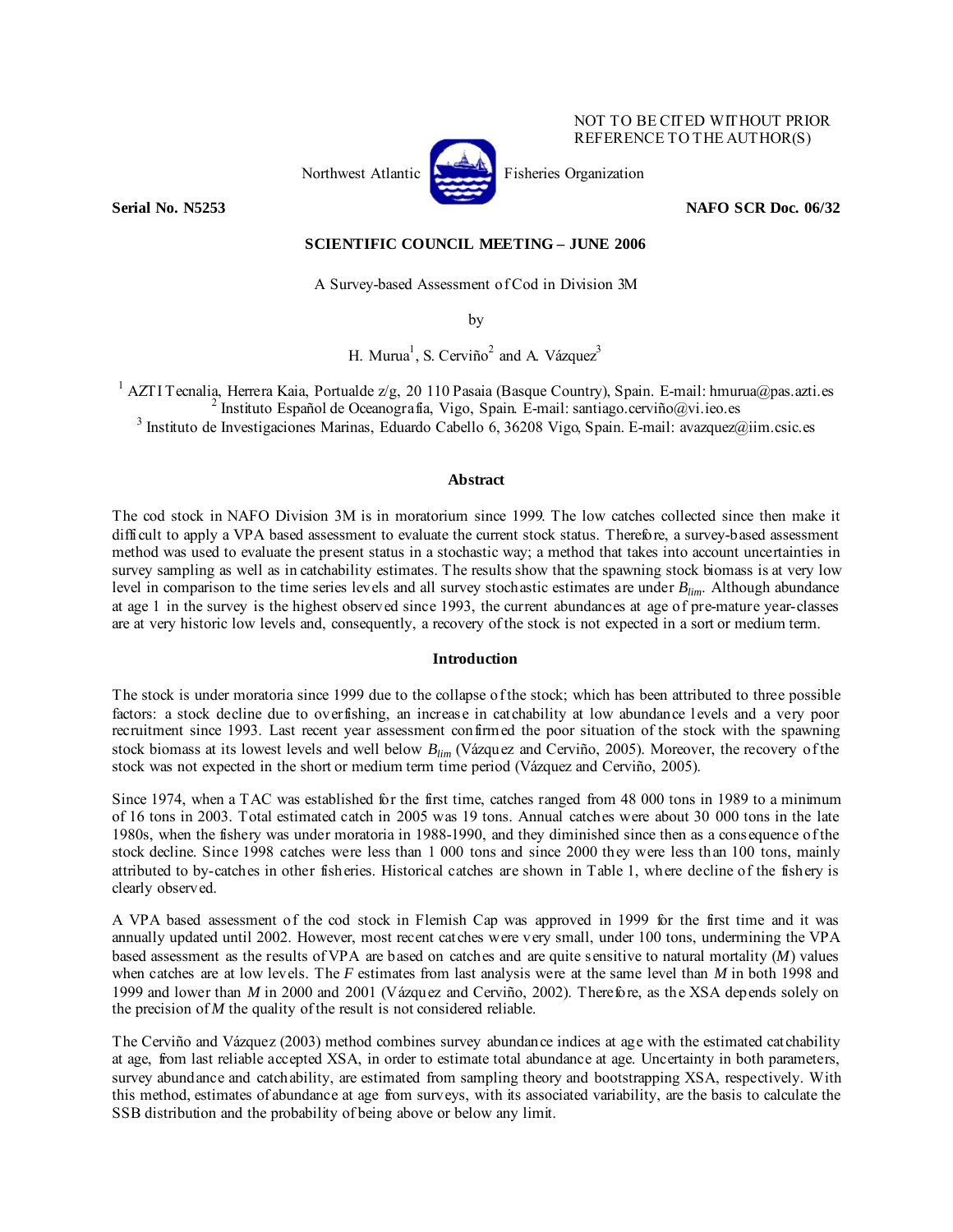A *Blim* of 14 000 tons was established in 2001 for this stock (Cerviño and Vázquez, 2000). Given the present moratorium, the fishery re-opening criterion may include a decision on the current SSB estimates being above that level in probabilistic terms. Once the re-opening criteria are achieved, this kind of analysis could also allow a stochastic analysis of catch options by projections of short or medium term. This method allow assessing stocks without catches provide that survey abundance indices and an estimate of cat chability are available, as it is the case of Flemish Cap cod; but could also be useful if a VPA based assessment gives unrealistic results.

This assessment updates the status of the stock using the methodology proposed by Cerviño and Vázquez (2003) based primarily on the Flemish Cap Survey indices at age and the catchability estimates from the 1999 accepted XSA. Indices and catchability uncertainty are used to calculate the statistical distribution of SSB estimates and its probability of being below or above *Blim*.

#### **Material and Methods**

## *Data*

Survey indices of abundance at age and their errors, survey catchability at age and their errors, weight at age and maturity at age are the inputs used to carry out a survey-based assessment. Errors in the maturity and weight at age were not taken into account. An estimate of total mortality is also used to transform the abundance at survey time (in summer) to the beginning of the year.

The EU bottom trawl survey of Flemish Cap was carried out since 1988 targeting the main commercial species down to 730. The surveyed zone includes the complete area distribution for cod, which rarely occurs deeper than 500 meters. The sampling procedure did not change along the series, although the research vessel used in 1989 and 1990 was not the same as used for the rest of the series. From 2003 onwards the survey was carried out with the new R/V *Vizconde de Eza* (Casas, 2004) keeping the same gear and survey procedure. Comparative fishing trials with the former vessel, R/V *Cornide de Saavedra*, were performed in 2003 and 2004 in order to make the series comparable (Casas and González-Troncoso, 2005). In total, 130 paired hauls with *Cornide de Saavedra* and *Vizconde de Eza* were carried out (in which 68 of them cod appeared) and the conversion factors to transform the *Cornide de Saavedra* values to *Vizconde de Eza* equivalents were estimated (González-Troncoso and Casas, 2005). The transformed data of cod abundance at age and their standard errors calculated following Cerviño (2002) are presented in Table 2. Weight and maturity ate at age are presented in Table 3.

Catchability at age was derived using a XSA based on catch data until 1999 because since then annual catches are very low introducing high uncertainty on XSA results (Cerviño and Vázquez, 2003). However, as the surveys indices were transformed to the new vessel R/V *Vizconde de Eza*, the XSA was re-run again with the new survey indices and using the same setting of 1999 XSA assessment. In summary, age 1 was calibrated with a two-parameter model or dependence on stock abundance, catchability for ages 2, 3 and 4 were estimated as independent of stock size from a one-parameter model, and catchability for older ages was considered constant and equal to age 4 catchability in the settings. Variance of catchability estimates from XSA has two components: one due to the survey sampling variability and other due to the year to year catchability variability. Therefore, a *bootstrap*-subtracting algorithm based on the XSA model was defined to quantify the second component of variance, i.e. due to interannual variability, assuming additivity and independence among both components. This algorithm has three steeps:

- 1. Total error in catchability parameters is estimated by *conditioned bootstrap*. Covariance matrix is presented in Table 4 (upper panel).
- 2. Partial errors due to indices variability are estimated by *unconditioned bootstrap*. 3000 XSA were run with different survey indices estimated from Montecarlo simulation assuming a log-normal error in the survey abundances in order to estimate the *q* error due to survey. Covariance matrix is presented in Table 4 (intermediate panel).
- 3. Catchability covariance matrix is calculated by subtracting the two previous matrices: the one due to survey variability from the one due to total variability. The result is presented in Table 4 (lower panel)

The values, standard errors and correlation matrix of the catchability used for simulation are presented in Table 5.

## *The stochastic model*

The model follows the catchability equation, which relates the true abundance (*N*) to an abundance index (*I*):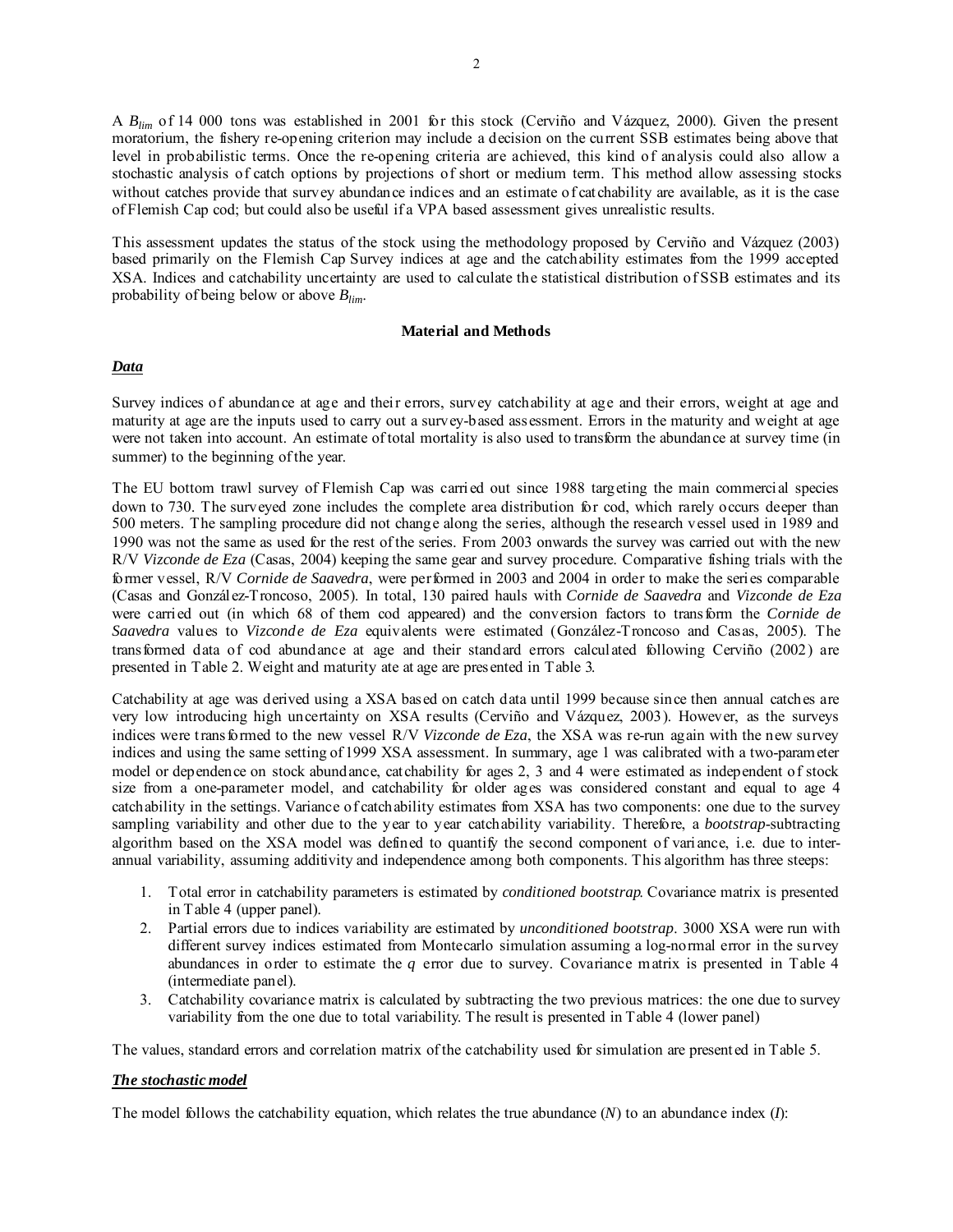$$
I_{y,a} = q_a * N_{y,a} * \varepsilon_{y,a}
$$

where *q* is the catchability and ε an error factor; the sub-index *y* relates to the year and *a* to age. Based on that, *N* is estimated from abundance index and estimated catchability according to:

$$
N_{y,a} = I_{y,a}^* / q_a^*
$$

where the super-index *\** indicates stochastic values. *I* and *q* are assumed to follow a lognormal distribution with expected value and standard errors as described before. *q* covariances were included in the model, but *I* covariances were not included because they are low in the last years.

The abundance (*N*) needs to be corrected to the beginning of the year ( $N^0$ ) because that is the scale for  $B_{lim}$ . Since the EU survey is carried out in the middle of the year, the assumed total mortality (*Z*) included natural mortality (*M*) equal 0.2, and fishing mortality  $(F)$  from 2002 assessment, which was considered negligible.

$$
N_{y,a}^0 = N_{y,a} * \exp(t * Z)
$$

SSB was calculated from survey results as the sum of products of abundance at age (*N*), mean weight (*W*) and maturity rate (*Mat*) at age.

$$
SSB = \sum_{a=1}^{n} N_{y,a}^{0} * W_{y,a} * Mat_{y,a}
$$

SSB distribution was calculated by a bootstrap where *I* and *q* were re-sampled independently 2000 times. The method allows estimating the *bootstrap* statistical properties of abundance at age and SSB: mean, standard deviation, coefficient of variance, skewness, statistical bias and percentiles.

#### **Results**

The mean catch per tow and the mean numbers per tow in the Flemish Cap survey decreased continuously from 1989 to the lowest observed level in 2003. They increased slightly in 2004 and 2005 but still remained at the lowest historic levels (Fig. 1). The abundance at age 1 in the EU survey in 2005 is the highest observed since 1993, nevertheless it is well below of the values observed before 1993, when the population was healthy (Table 2).

Deterministic results for abundance at age and for SSB are presented in Table 6. Abundances at age for each year were estimated independently using the results; which imply that cohort abundances are not forced to decrease from year to year necessarily as in the VPA. Although the 2005 SSB slightly increased (5 044 tons) from the lowest historic observed level of 2003 (1 372 tons), it is well below the values observed in the historic time series. Abundance at ages 4 to 8+ in 2005 are at the lowest observed level. Abundance at age 1 in 2005 is the highest since 1993, however it remains at a low level in relation to the abundance at age 1 before 1993.

Probability distributions of abundance at age, calculated by bootstrap, are presented in Tables 7 and 8, and in Fig. 2 and 3. Table 7 shows the *bootstrap* statistics for abundance at age. All the means are slightly above their deterministic values due to bias in the range between 1.2 % and 3.2 %, except for age 1, which had a bias of 53.6 %. Abundance at age 1 was estimated with the two parameter model and it is likely that its distribution doesn't match properly with the assumed lognormal distribution. Coefficients of variation range from 0.25 for age 3 to 0.62 for age 2.

Stochastic SSB estimates are showed in Table 8. The stochastic SSB means are also slightly above the deterministic values and their bias are around 2.7 % in the whole series. Coefficients of variation range from 0.18 in 1990 to 0.27 in 1993, being 0.22 in 2005. Figure 1 shows the trend in SSB with 90 % percentiles as well as the values derived form the last two XSAs carried out in 1999 and 2002, respectively (Vázquez and Cerviño, 2002; Cerviño and Vázquez, 2003). Although XSA values are in some cases outside the confidence margins of survey-based values, both series show similar trends and both XSA and survey-based SSB are under *Blim* since 1998. Moreover, the cumulative SSB distribution shows the probability of being over *Blim*, which was set at 14 000 tons for 3M cod, is 0% (Fig. 3). All the 3000 *bootstrap* values of SSB are below *Blim*.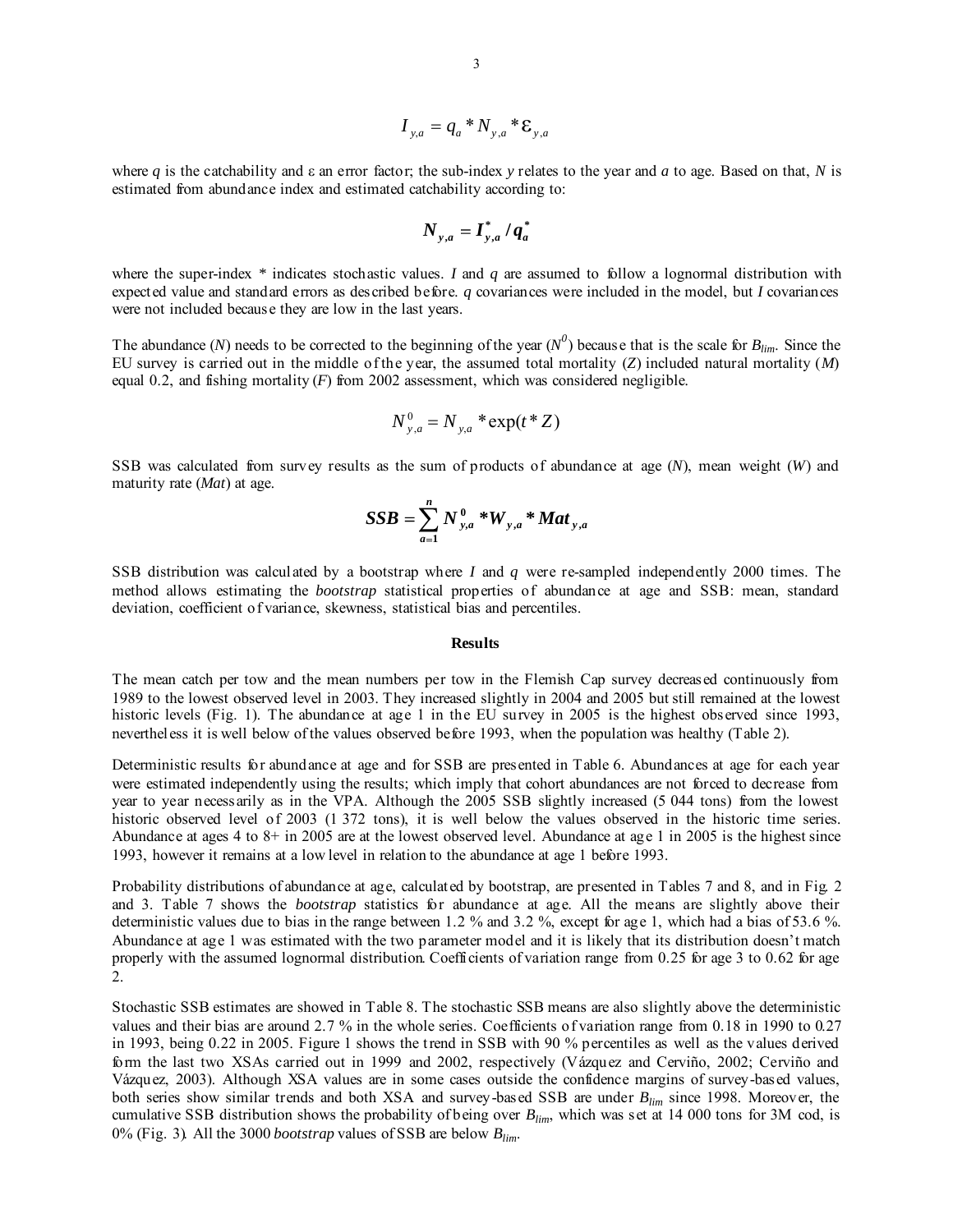#### **Discussion**

Based on the observed trends of the EU bottom trawl survey abundance at age it could be concluded that cod 3M population continues collapsed. All year-classes are at similar or lower level than in previous years, and no signal of recovery is observed. The abundance at age 1 in the EU survey in 2005 was the highest observed since 1993, nevertheless it was well below in comparison to the values observed before 1993, when the population was healthy, and it is not expected that the stock will recover based on the observed low level of all cohorts.

Moreover, the proposed survey-based method reinforced the perception of the state of the stock. Moreover, it has other advantages with respect to traditional VPA based assessment in a situation of no catches. Particularly because this method presents the probability distribution of the SSB which fit within the NAFO PA framework and, thus, it can be used by Scientific Council to advice about re-opening the fishery and the risk associated with that decision.

- The method avoids the use of a VPA based method, which results became unrealistic year after year given the low catch levels that occurred since 2000.
- The method uses abundance indices and catchability at age from VPA as input variables to produce an absolute SSB estimate, the same scale used to set *Blim* (14 000 tons for 3M cod).
- The method provides the error distribution of state variables, SSB and abundance at age, taking into account the survey sampling errors and the survey catchability errors.
- The method provides the distribution SSB estimates, which allows calculating the probability of being below or above  $B_{lim}$ , avoiding the need of setting  $B_{but}$  as a precautionary reference.
- The abundance at age distribution allows the use of stochastic projections as a tool to advice on the fishing mortality that could be applied after re-opening.
- The method can be applied to other stocks in a situation similar to Flemish Cap cod. A survey with estimated errors of abundance at age and estimates of catchability at age are only needed.

In summary, the current SSB, being estimated around 5 000 tons, is at historic low levels in the whole series and, although recruitment at age 1 shows a lightly increase respect to previous years, it is unlikely to expect a stock recovery in a short or medium term.

#### **References**

- CASAS, J.M, and D. GÓNZALEZ-TRONCOSO. 2005. Results from the bottom trawl survey on Flemish Cap in July 2004. *NAFO SCR Doc*., No. 35, Serial No N5121, 35 p.
- CASAS, J. M. 2004. Results from bottom trawl survey on Flemish Cap of July 2003. *NAFO SCR Doc*., No. 21, Serial No. N4969, 36 p.
- CERVIÑO, S. 2002. Bootstrap estimate of catch-sampling variability for indices of abundance-at-age. *NAFO SCR Doc.*, No. 76, Serial No. N4690, 12 p.
- CERVIÑO, S. and A. VÁZQUEZ. 2000. An assessment of cod stock in NAFO Division 3M. *NAFO SCR Doc*., No. 40, Serial No. N4269, 13 p.
- CERVIÑO, S. and A. VÁZQUEZ. 2003. Re-opening criteria for Flemish Cap cod: a survey-based method. *NAFO SCR Doc*., No. 38, Serial No. N4438, 11 p.
- GÓNZALEZ TRONCOSO, D., and J. M. CASAS. 2005. Calculation of the calibration factors from the comparative experience between the R/V *Cornide de Saavedra* and the R/V *Vizconde de Eza* in Flemish Cap in 2003 and 2004. *NAFO SCR Doc*., No. 29, Serial No, N5115, 8 p.
- VÁZQUEZ, A. and S. CERVIÑO. 2002. An assessment of the cod stock in NAFO Division 3M. *NAFO SCR Doc.*, NO. 58, Serial No. N4670, 16 p.
- VÁZQUEZ, A. and S. CERVIÑO. 2005. A review of the Status of the Cod stock in NAFO Division 3M. *NAFO SCR Doc*., No. 38, Serial No. N5124, 7 p.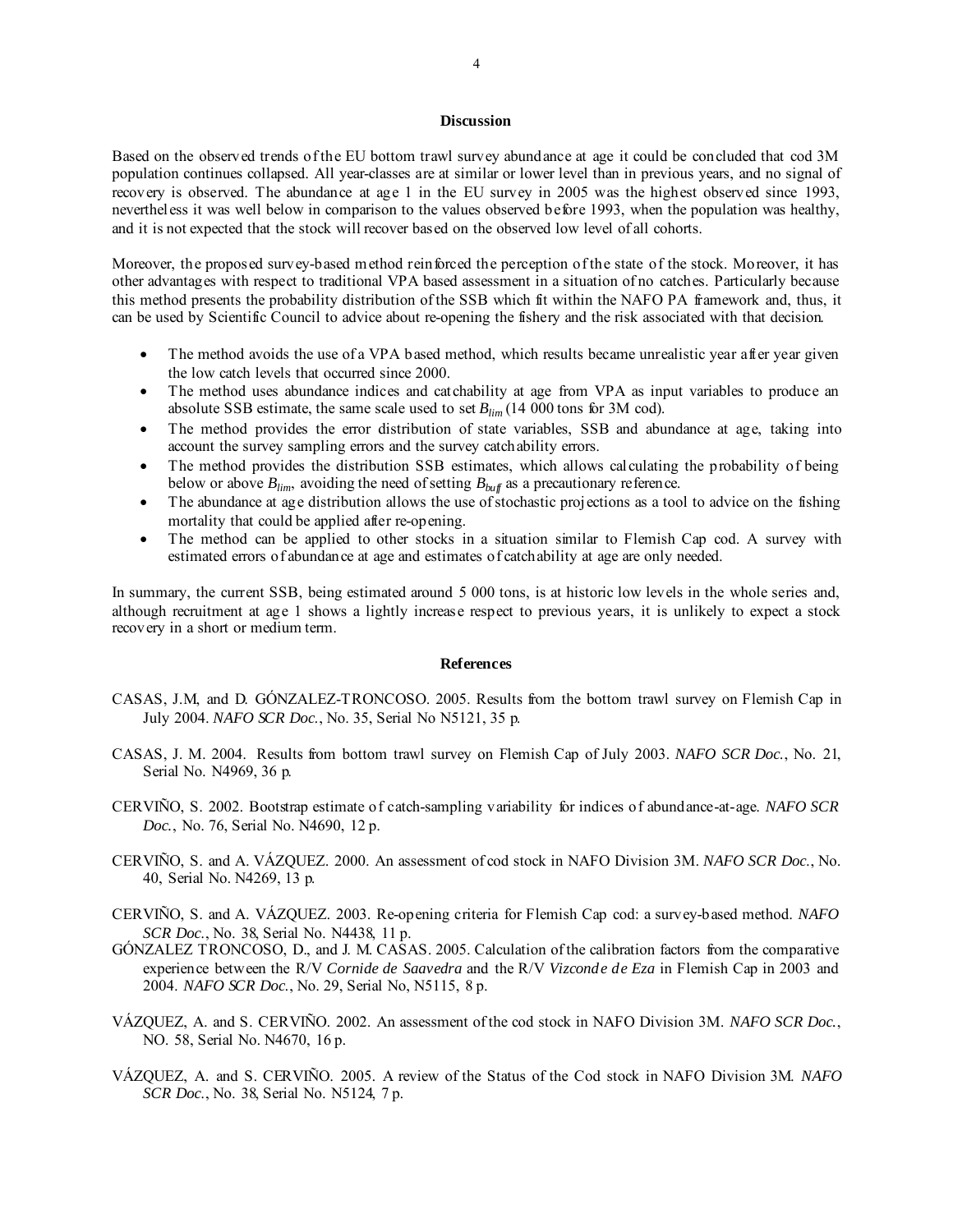|      | Year Estimated Faroes Japan Korea Norway Portugal Russia Spain UK France Poland Others |      |                  |     |              |                  |                |              |                |                |            |                  | Total          |
|------|----------------------------------------------------------------------------------------|------|------------------|-----|--------------|------------------|----------------|--------------|----------------|----------------|------------|------------------|----------------|
| 1959 |                                                                                        |      |                  |     | 11           |                  | 6470           | 466          |                |                |            | $\overline{2}$   | 6949           |
| 1960 |                                                                                        | 260  |                  |     | 166          | $\mathbf{9}$     | 11595          | 607          |                |                | $\sqrt{2}$ | 96               | 12735          |
| 1961 |                                                                                        | 246  |                  |     | 116          | 2155             | 12379          | 851          | 600            | 2626           | 336        | 1548             | 20857          |
| 1962 |                                                                                        | 188  | $\mathbf{1}$     |     | 95           | 2032             | 11282          | 1234         | 93             |                | 888        | 363              | 16176          |
| 1963 |                                                                                        | 969  | 35               |     | 212          | 7028             | 8528           | 4005         | 2476           | 9501           | 1875       | 853              | 35482          |
| 1964 |                                                                                        | 1518 | 333              |     | 1009         | 3668             | 26643          | 862          | 2185           | 3966           | 718        | 1172             | 42074          |
| 1965 |                                                                                        | 1561 |                  |     | 713          | 1480             | 37047          | 1530         | 6104           | 2039           | 5073       | 771              | 56318          |
| 1966 |                                                                                        | 891  |                  |     | 125          | 7336             | 5138           | 4268         | 7259           | 4603           | 93         | 259              | 29972          |
| 1967 |                                                                                        | 775  |                  |     | 200          | 10728            | 5886           |              |                | 3012 5732 6757 | 4152       | 802              | 38044          |
| 1968 |                                                                                        | 852  | 223              |     | 697          | 10917            | 3872           | 4045         |                | 1466 13321     | 71         | 235              | 35699          |
| 1969 |                                                                                        | 750  | 30               |     | 1047         | 7276             | 283            | 2681         |                | 11831          |            | 42               | 23940          |
| 1970 |                                                                                        | 379  | 34               |     | 1347         | 9847             | 494            | 1324         | $\mathfrak{Z}$ | 6239           | 53         | $\,1$            | 19721          |
| 1971 |                                                                                        | 708  | 6                |     | 926          | 7272             | 5536           | 1063         |                | 9006           | 19         | 1647             | 26183          |
| 1972 |                                                                                        | 6902 |                  |     | 952          | 32052            | 5030           | 5020         | 4126           | 2693           | 35         | 693              | 57503          |
| 1973 |                                                                                        | 7754 |                  |     | 417          | 11129            | 1145           | 620          | 1183           | 132            | 481        | 39               | 22900          |
| 1974 |                                                                                        | 1872 |                  |     | 383          | 10015            | 5998           | 2619         | 3093           |                | 700        | 258              | 24938          |
| 1975 |                                                                                        | 3288 |                  |     | 111          | 10430            | 5446           | 2022         | 265            |                | 677        | 136              | 22375          |
| 1976 |                                                                                        | 2139 |                  |     | 1188         | 10120            | 4831           | 2502         |                | 229            | 898        | 359              | 22266          |
| 1977 |                                                                                        | 5664 | 24               |     | 867          | 6652             | 2982           | 1315         | 1269           | 5827           | 843        | 1576             | 27019          |
| 1978 |                                                                                        | 7922 | 22               |     | 1584         | 10157            | 3779           | 2510         | 207            | 5096           | 615        | 1239             | 33131          |
| 1979 |                                                                                        | 7484 | 74               |     | 1310         | 9636             | 4743           | 4907         |                | 1525           | $\sqrt{5}$ | 26               | 29710          |
| 1980 |                                                                                        | 3259 | 37               |     | 1080         | 3615             | 1056           | 706          |                | 301            | 33         | 381              | 10468          |
| 1981 |                                                                                        | 3874 | 9                |     | 1154         | 3727             | 927            | 4100         |                | 79             |            | $\mathfrak{Z}$   | 13873          |
| 1982 |                                                                                        | 3121 | 10               | 4   | 375          | 3316             | 1262           | 4513         | 33             | 119            |            |                  | 12753          |
| 1983 |                                                                                        | 1499 | $\mathbf{1}$     |     | 111          | 2930             | 1264           | 4407         |                |                |            | $\mathfrak{Z}$   | 10215          |
| 1984 |                                                                                        | 3058 | 9                |     | $47\,$       | 3474             | 910            | 4745         |                |                |            | 459              | 12702          |
| 1985 |                                                                                        | 2266 | 5                |     | 405          | 4376             | 1271           | 4914         |                |                |            | 438              | 13675          |
| 1986 |                                                                                        | 2192 | 6                |     |              | 6350             | 1231           | 4384         |                |                |            | 355              | 14518          |
| 1987 |                                                                                        | 916  | 269              |     |              | 2802             | 706            | 3639         |                | 2300           |            |                  | 10632          |
| 1988 | 28899                                                                                  | 1100 | 5                | 6   |              | 421              | 39             | 141          |                |                |            | 6                | 1718           |
| 1989 | 48373                                                                                  |      | 38               | 321 |              | 170              | 10             | 378          |                |                |            |                  | 917            |
| 1990 | 40827                                                                                  | 1262 | 24               | 815 |              | 551              | 22             | 87           |                |                |            | $\mathbf{1}$     | 2762           |
| 1991 | 16229                                                                                  | 2472 | 54               | 82  | 897          | 2838             | $\mathbf{1}$   | 1416         | 26             |                |            | 1203             | 8989           |
| 1992 | 25089                                                                                  | 747  | $\boldsymbol{2}$ | 18  |              | 2201             | $\mathbf{1}$   | 4215         | 5              |                |            | 6                | 7226           |
| 1993 | 15958                                                                                  | 2931 |                  | 3   |              | 3132             |                | 2249         |                |                |            | $\mathbf{1}$     | 8316           |
| 1994 | 29916                                                                                  | 2249 |                  |     | $\mathbf{1}$ | 2590             |                | 1952         |                |                |            |                  | 6885           |
| 1995 | 10372                                                                                  | 1016 |                  |     |              | 1641             |                | 564          |                |                |            |                  | 3221           |
| 1996 | 2601                                                                                   | 700  |                  |     |              | 1284             |                | 176          | 129            |                |            | 16               | 2305           |
| 1997 | 2933                                                                                   |      |                  |     |              | 1433             |                | $\mathbf{1}$ | 23             |                |            |                  | 1475           |
| 1998 | 705                                                                                    |      |                  |     |              | 456              |                |              |                |                |            |                  | 456            |
| 1999 | 353                                                                                    |      |                  |     |              | $\mathfrak{Z}$   |                |              |                |                |            |                  | $\mathfrak{Z}$ |
| 2000 | 55                                                                                     |      |                  |     |              | 30               | $\sqrt{6}$     |              |                |                |            |                  | 36             |
| 2001 | 37                                                                                     |      |                  |     |              | 54               |                |              |                |                |            |                  | 54             |
| 2002 | 33                                                                                     |      |                  |     |              | 32               | $\,1$          |              |                |                |            |                  | 33             |
| 2003 | 16                                                                                     |      |                  |     |              | $\boldsymbol{7}$ |                |              |                |                |            | $\boldsymbol{9}$ | 16             |
| 2004 | 5                                                                                      |      |                  |     |              |                  | $\overline{c}$ |              |                |                |            | $\mathfrak{Z}$   | $\sqrt{5}$     |
| 2005 | 19                                                                                     |      |                  |     |              | 16               |                |              |                |                |            |                  | $\mathfrak{Z}$ |

**Table 1** – Total cod catch in Flemish Cap. Reported nominal catches since 1959 and estimated total catch since 1988 in tons.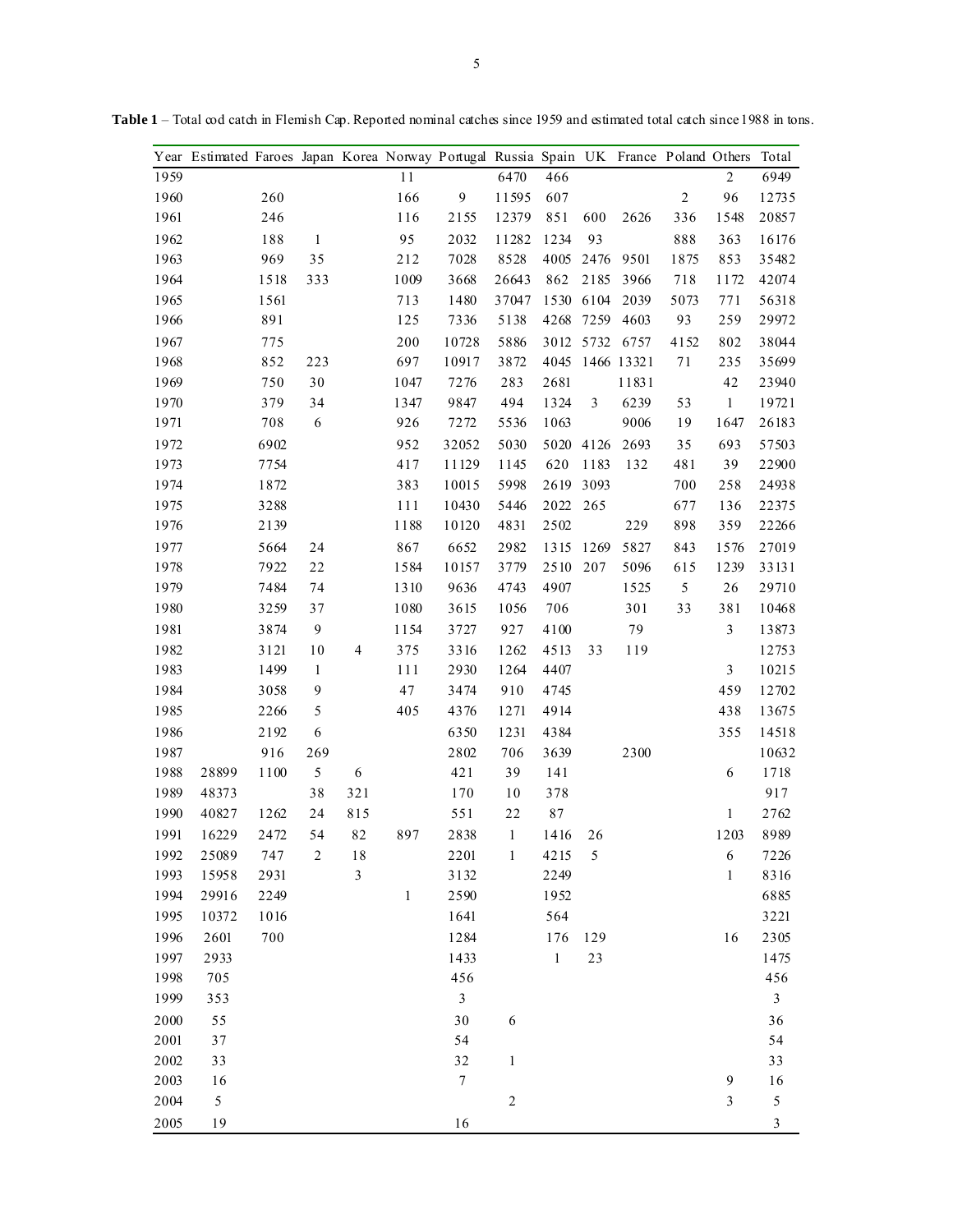**Table 2** - EU bottom trawl survey abundance indices (in '000) for ages 1 to 14 and years 1988 to 2005 transformed to *Vizconde de Eza* equivalents (upper panel); corresponding standard errors (lower panel).

|    | Abundance Indices 1988 1989 |                  | 1990     | 1991                                                | 1992     | 1993      | 1994             | 1995     | 1996     | 1997     | 1998     | 1999     | 2000     | 2001     | 2002     | 2003     | 2004     | 2005     |
|----|-----------------------------|------------------|----------|-----------------------------------------------------|----------|-----------|------------------|----------|----------|----------|----------|----------|----------|----------|----------|----------|----------|----------|
| 1  |                             |                  |          | 4850 22100 2660 46100 75480 4600 3340               |          |           |                  | 1640     | 41       | 42       | 27       | $\tau$   | 186      | 487      | $\Omega$ | 665      |          | 0 8069   |
|    |                             |                  |          | 78920 12100 14020 29400 44280 56100 4550 13670 3580 |          |           |                  |          |          | 171      | 94       | 96       | 16       | 2048     | 1340     | 53       | 3379     | 16       |
| 3  |                             |                  |          | 49050 06400 5920 20600                              |          |           | 6290 35400 31580 | 1540     | 7649     | 3931     | 106      | 128      | 343      | 15       | 609      | 610      | 25       | 1118     |
|    |                             |                  |          | 13370 63400 19970 2500                              |          | 2540 1300 | 5760             | 4490     | 1020     | 5430     | 1408     | 129      | 207      | 125      | 24       | 131      | 602      | -78      |
| 5  |                             | 1450 23800 18420 |          | 7800                                                | 410      | 1500      | 150              | 1070     | 2766     | 442      | 1763     | 792      | 100      | 81       | 68       | 22       | 168      | 708      |
| 6  | 210                         | 1600             | 5090     | 2100                                                | 1500     | 200       | 70               | 40       | 221      | 1078     | 87       | 491      | 467      | 15       | 36       | 47       | 5.       | 136      |
|    | 220                         | 200              | 390      | 300                                                 | 270      | 600       | 10               | 30       | 9        | 24       | 165      | 21       | 180      | 146      | 28       | 7        | 10       |          |
| 8  | 60                          | 100              | 170      | 100                                                 | 10       | 100       | 120              | $\theta$ | 6        | $\Omega$ | $\Omega$ | 7        | 11       | 101      | 96       | 8        | 3        | 17       |
| 9  | $\left($                    | $\Omega$         | 90       | $\Omega$                                            | $\theta$ | $\Omega$  | $\theta$         | 20       | $\Omega$ | $\Omega$ | 6        | $\theta$ | 17       | 6        | 33       | 37       | 5.       | 8        |
| 10 | $\Omega$                    | $\Omega$         | 30       | $\Omega$                                            | $\Omega$ | $\Omega$  | 10               | 10       | $\theta$ | $\Omega$ | $\Omega$ | $\Omega$ | $\Omega$ | 6        | $\Omega$ | 25       | 16       | 8        |
| 11 | $\Omega$                    | $\Omega$         | $\theta$ | $\Omega$                                            | 10       | $\Omega$  | $\theta$         | $\theta$ | $\Omega$ | $\Omega$ | $\Omega$ | $\theta$ | $\Omega$ | 6        | 6        | $\Omega$ | $\Omega$ | $\theta$ |
| 12 | $\Omega$                    | $\Omega$         | $\Omega$ | $\Omega$                                            | $\Omega$ | $\Omega$  | $\theta$         | $\theta$ | $\Omega$ | 6        | $\Omega$ | $\theta$ | 5        | $\Omega$ | $\Omega$ | $\Omega$ | $\Omega$ | $\theta$ |
| 13 | $\Omega$                    | $\Omega$         | $\Omega$ | $\Omega$                                            | $\Omega$ | $\Omega$  | $\theta$         | $\Omega$ | $\theta$ | $\Omega$ | $\Omega$ | $\theta$ | $\Omega$ | $\Omega$ | $\Omega$ | $\Omega$ | $\Omega$ | $\Omega$ |
| 14 | 0                           | $\Omega$         | $\Omega$ | 0                                                   | $\Omega$ | 0         | $\theta$         | $\Omega$ | $\left($ | 0        | 0        | $\theta$ | 5        | $\Omega$ | $\Omega$ | $\Omega$ | 0        | $\theta$ |

| <b>Standard Error</b> | 1988     | 1989       | 1990         | 1991         | 1992                  | 1993         | 1994     | 1995         | 1996     | 1997     | 1998     | 1999         | <b>2000</b> | 2001         | 2002     | 2003     | 2004         | 2005         |
|-----------------------|----------|------------|--------------|--------------|-----------------------|--------------|----------|--------------|----------|----------|----------|--------------|-------------|--------------|----------|----------|--------------|--------------|
|                       | 1575     | 3358       |              |              | 590 49587 16130       | 2307         | 707      | 407          | 22       | 25       | 17       | 9            | 46          | 149          | $\theta$ | 360      | $\theta$     | 727          |
|                       |          | 12388 1973 |              |              | 1676 5178 10717 60189 |              | 1712     | 5547         | 426      | 57       | 35       | 36           | 15          | 199          | 89       | 29       | 320          | 10           |
| 3                     |          | 5903 12593 | 728          | 3614         | 1746                  | 7422         | 8003     | 319          | 1411     | 870      | 31       | 50           | 145         | 9            | 62       | 90       | 10           | 204          |
|                       | 2357     | 6035       | 2636         | 397          | 934                   | 348          | 1416     | 837          | 187      | 906      | 145      | 43           | 52          | 44           | 14       | 41       | 95           | 36           |
| C.                    | 399      | 2871       | 2373         | 1692         | 190                   | 558          | 50       | 232          | 424      | 81       | 229      | 140          | 31          | 30           | 22       | 18       | 38           | 151          |
|                       | 64       | 264        | 689          | 424          | 499                   | 88           | 33       | 19           | 53       | 138      | 28       | 76           | 87          | 6            | 14       | 24       | 5            | 53           |
|                       | 77       | 54         | 99           | 74           | 89                    | 151          | 9        | 18           | 10       | 13       | 48       | 14           | 45          | 47           | 13       | 10       | 7            | $\theta$     |
| 8                     | 37       | 75         | 72           | 33           | 13                    | 39           | 44       | $\theta$     | 9        | $\theta$ | $\Omega$ | 9            | 11          | 32           | 24       | 10       | 3            | 14           |
| 9                     | $\theta$ | 10         | 50           | 22           | $\theta$              | $\theta$     | $\theta$ | 18           | $\Omega$ | $\Omega$ | 10       | $\theta$     | 14          | 12           | 14       | 23       | 5            | 7            |
| 10                    | $\Omega$ | 9          | 23           | 9            | $\theta$              | $\Omega$     | 10       | 9            | $\Omega$ | $\theta$ | $\Omega$ | $\theta$     | $\Omega$    | 10           | $\Omega$ | 19       | 10           | 7            |
| 11                    | $\Omega$ | $\Omega$   | $\theta$     | 14           | 10                    | $\Omega$     | $\theta$ | $\theta$     | $\Omega$ | $\Omega$ | $\Omega$ | $\Omega$     | $\theta$    | 9            | 6        | $\Omega$ | $\theta$     | $\mathbf{0}$ |
| 12                    | $\Omega$ | $\Omega$   | $\theta$     | $\theta$     | $\theta$              | $\Omega$     | $\theta$ | $\theta$     | $\Omega$ | 9        | $\Omega$ | $\Omega$     | 10          | $\Omega$     | $\Omega$ | $\Omega$ | $\theta$     | $\mathbf{0}$ |
| 13                    | $\Omega$ | $\Omega$   | $\theta$     | $\theta$     | $\theta$              | $\Omega$     | $\theta$ | $\theta$     | $\theta$ | $\theta$ | $\Omega$ | $\theta$     | $\theta$    | $\theta$     | $\Omega$ | $\theta$ | $\theta$     | $\theta$     |
| 14                    | $\Omega$ |            | $\mathbf{0}$ | $\mathbf{0}$ | $\mathbf{0}$          | $\mathbf{0}$ | $\bf{0}$ | $\mathbf{0}$ | $\theta$ | $\theta$ | 0        | $\mathbf{0}$ | 10          | $\mathbf{0}$ | $\theta$ | $\theta$ | $\mathbf{0}$ | $\mathbf{0}$ |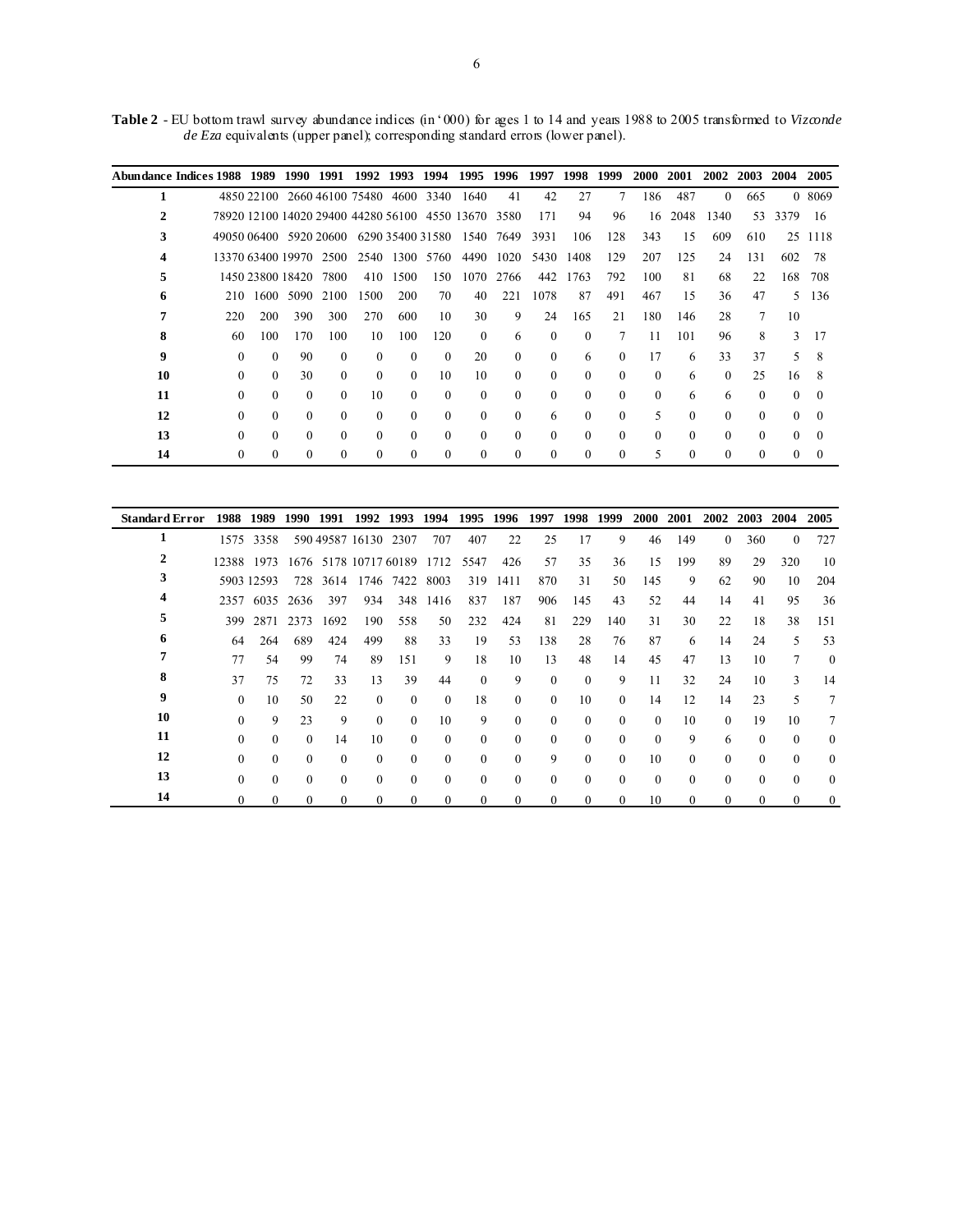| Weight at age | 1988 | 1989  | 1990 | 1991  |       | 1992 1993 |      |                |                          |      |  | 1994 1995 1996 1997 1998 1999 2000 2001 2002 2003 2004 2005 |                |  |
|---------------|------|-------|------|-------|-------|-----------|------|----------------|--------------------------|------|--|-------------------------------------------------------------|----------------|--|
|               | 0.03 | 0.04  | 0.04 | 0.05  | 0.05  | 0.04      | 0.06 |                | $0.05$ 0.04 0.08         | 0.07 |  | $0.10 \quad 0.10 \quad 0.08 \quad 0.00$                     | 0.05 0.07 0.02 |  |
|               | 0.10 | 0.24  | 0.17 | 0.17  | 0.25  | 0.22      | 0.21 |                | 0.24 0.25 0.32 0.36      |      |  | 0.37 0.58 0.48 0.42 0.33 0.60 0.64                          |                |  |
| 3             | 0.31 | 0.54  | 0.34 | 0.50  | 0.49  | 0.66      |      |                |                          |      |  | 0.59 0.47 0.53 0.64 0.75 0.92 0.96 1.25 1.12 0.90 1.42 1.37 |                |  |
| 4             | 0.68 | 1.04  | 0.85 | 0.86  | 1 3 8 | 121       |      | 1.32 0.96 0.80 | 1.00                     | 1.19 |  | 1.30 1.61 1.70 1.43 1.50 2.07 2.44                          |                |  |
| 5             | 197  | 1.60  | 1.50 | 1.61  | 1.70  | 2.27      |      | 2.26 1.85 1.32 | 1 3 1                    | 1.66 |  | 1.85 1.91 2.56 2.47 2.86 3.22 3.13                          |                |  |
| 6             | 3.59 | 2.51  | 2.43 | 2.61  | 2.63  | 2.37      |      |                | 4.03 3.16 2.27 2.10 1.99 |      |  | 2.44 2.83 3.42 3.59 3.52 5.31 4.54                          |                |  |
| 7             | 5.77 | 4 2 7 | 4.08 | 4 2 6 | 3.13  | 3.45      | 4.03 |                | 5.56 4.00 2.00           | 3.10 |  | 3.51 3.47 3.91 4.86 5.52 5.88                               |                |  |
| $8+$          | 6.93 | 6.93  | 5.64 | 7.69  | 6.69  | 5.89      | 6.72 |                | 8.48 5.03 9.57 7.40      |      |  | 4.89 5.28 5.22 5.31 5.80 7.84 6.21                          |                |  |

**Table 3** - Weight and maturity at age estimated from EU bottom trawl survey.

| Maturity at age | 1988     | 1989     | 1990     | 1991     |          | 1992 1993      |                |                |          |           | 1994 1995 1996 1997 1998 1999 2000 2001 2002 2003 2004 2005 |                                    |          |          |                               |          |          |          |
|-----------------|----------|----------|----------|----------|----------|----------------|----------------|----------------|----------|-----------|-------------------------------------------------------------|------------------------------------|----------|----------|-------------------------------|----------|----------|----------|
|                 | $\Omega$ | $\theta$ | $\Omega$ | $\theta$ | $\theta$ | $\Omega$       | $\overline{0}$ | $\mathbf{0}$   | $\Omega$ | $\theta$  | $\mathbf{0}$                                                | $\overline{0}$                     | $\theta$ | $\theta$ | $\theta$                      | $\Omega$ | $\theta$ | $\Omega$ |
| 2               | $\theta$ | $\theta$ | $\theta$ | $\theta$ | $\theta$ | $\mathbf{0}$   | $\overline{0}$ | $\overline{0}$ | $\theta$ | $\theta$  | $\overline{0}$                                              | $\mathbf{0}$                       | $\theta$ | $\theta$ | $\theta$                      | $\Omega$ | $\theta$ | $\Omega$ |
| 3               | 0.04     | 0.04     | 0.07     | $\Omega$ | $\theta$ | 0.02           | 0.02           | $\bf{0}$       | 0.02     | 0.08      | 0.33                                                        | 0.33 0.33 0.33 0.33 0.33 0.33 0.33 |          |          |                               |          |          |          |
| 4               | 0.18     | 0.18     | 0.34     | 0.23     | 0.23     | 0.16           | 0.57           | 0.77           |          | 0.56 0.69 | 0.87                                                        | 0.87                               |          |          | 0.87 0.87 0.87 0.87 0.87 0.87 |          |          |          |
| 5               | 0.63     | 0.63     | 0.52     | 0.78     | 0.79     | 0.73           | 0.97           | $\overline{1}$ | -1       | 0.91      |                                                             |                                    |          |          |                               |          |          |          |
| 6               | 0.75     | 0.75     | 0.5      | 0.91     | 0.86     | $\overline{1}$ |                |                | - 1      | 0.96      | $\overline{1}$                                              |                                    |          |          |                               |          |          |          |
|                 | 0.85     | 0.85     | 0.71     | 0.84     | 0.74     | 0.95           |                |                |          |           |                                                             |                                    |          |          |                               |          |          |          |
| $8+$            |          |          |          |          |          |                |                |                |          |           |                                                             |                                    |          |          |                               |          |          |          |

**Table 4** - Variance-covariance matrix for catchability parameters from XSA with calibration data from 1988 to 1999. Upper panel shows covariance estimated by conditioned *bootstrap*. Intermediate panel shows covariance estimated by unconditioned *bootstrap*. And the lower panel shows the difference among conditioned and unconditioned covariance.

| Conditioned    | q'1      | exp 1    | q2    | q3             | q <sub>4</sub> |
|----------------|----------|----------|-------|----------------|----------------|
| q'1            | 0.021    |          |       |                |                |
| exp 1          | $-0.013$ | 0.011    |       |                |                |
| q <sub>2</sub> | 0.005    | $-0.003$ | 0.029 |                |                |
| q <sub>3</sub> | 0.002    | $-0.001$ | 0.006 | 0.039          |                |
| q <sub>4</sub> | 0.002    | $-0.001$ | 0.004 | 0.004          | 0.022          |
| Unconditioned  | q'1      | exp 1    | q2    | q3             | $q\,4$         |
| q'1            | 0.007    |          |       |                |                |
| exp 1          | $-0.005$ | 0.005    |       |                |                |
| q2             | 0.001    | $-0.001$ | 0.011 |                |                |
| q3             | 0.001    | $-0.001$ | 0.000 | 0.008          |                |
| q <sub>4</sub> | 0.001    | 0.000    | 0.001 | 0.001          | 0.005          |
| Con.-Uncon.    | q'1      | exp 1    | q2    | q <sub>3</sub> | q <sub>4</sub> |
| q'1            | 0.014    |          |       |                |                |
| exp 1          | $-0.008$ | 0.007    |       |                |                |
| q <sub>2</sub> | 0.004    | $-0.002$ | 0.018 |                |                |
| q <sub>3</sub> | 0.001    | $-0.001$ | 0.005 | 0.031          |                |
| q <sub>4</sub> | 0.001    | 0.000    | 0.004 | 0.003          | 0.017          |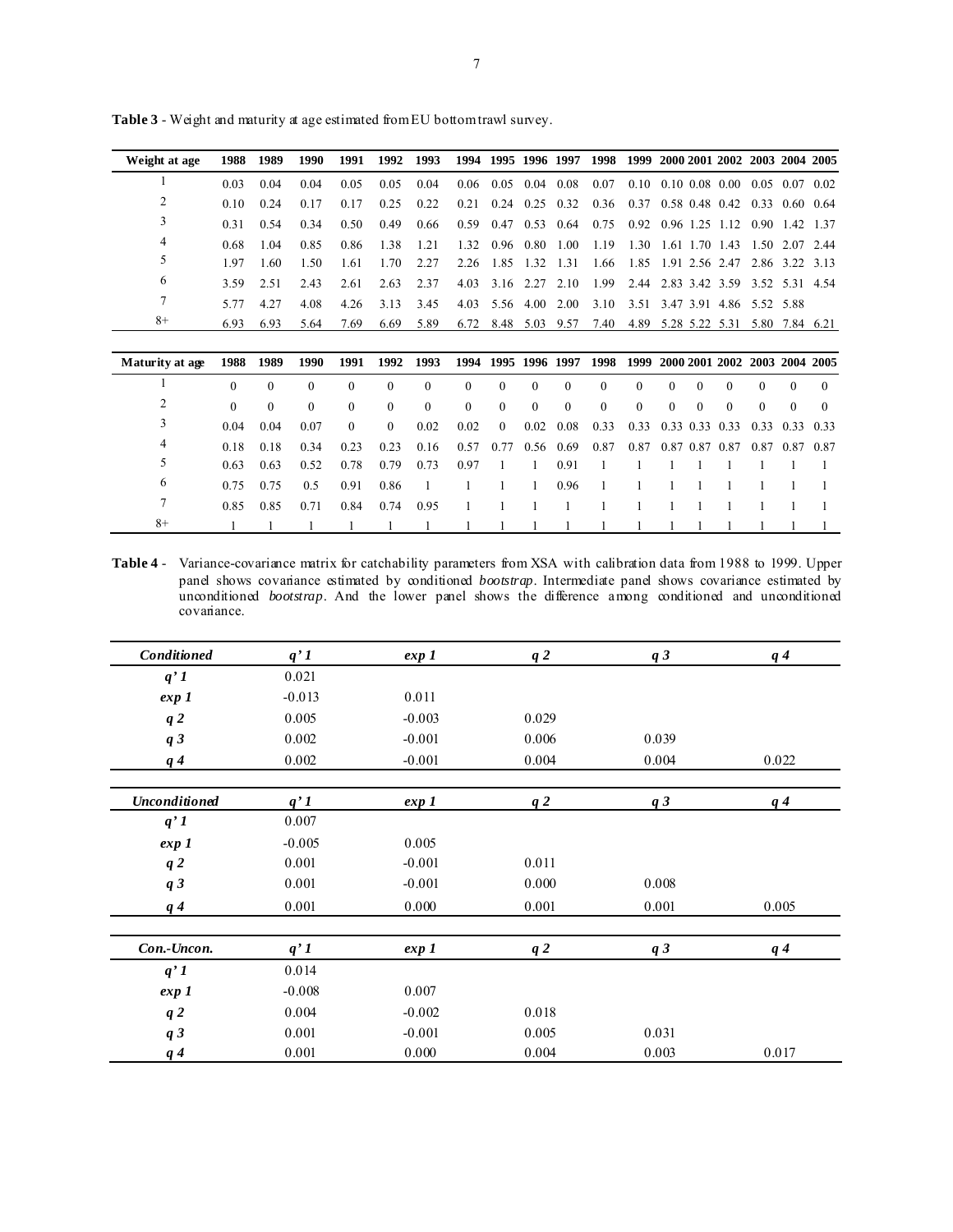**Table 5** - Catchability parameters applied in the simulation. Expected values were estimated from XSA with calibration data from 1988 to 1999. Standard errors and correlation were estimated from the *bootstrap*-subtracting algorithm.

|                | Mean | S.E. | c v  | corr     | q'1     | exp 1   | q2   | q <sub>3</sub> | q <sub>4</sub> |
|----------------|------|------|------|----------|---------|---------|------|----------------|----------------|
| q'1            | 0.11 | 0.12 | 1.07 | q'1      | 1.00    |         |      |                |                |
| exp 1          | 1.17 | 0.08 | 0.07 | $\exp 1$ | $-0.81$ | 1.00    |      |                |                |
| q2             | 1.13 | 0.13 | 0.12 | q2       | 0.23    | $-0.19$ | 1.00 |                |                |
| q <sub>3</sub> | 1.04 | 0.18 | 0.17 | q3       | 0.05    | $-0.05$ | 0.23 | 1.00           |                |
| a 4            | 0.79 | 0.13 | 0.16 | a 4      | 0.07    | $-0.05$ | 0.21 | 0.14           | 1.00           |

Table 6.- Abundance at age and spawning stock biomass (SSB) estimated from the deterministic algorithm.

| Abundance  | 1988  | 1989   | 1990  | 1991   | 1992   | 1993   | 1994  | 1995  | 1996 | 1997        | 1998 |      |     | 1999 2000 2001 | 2002     | 2003 | 2004     | 2005     |
|------------|-------|--------|-------|--------|--------|--------|-------|-------|------|-------------|------|------|-----|----------------|----------|------|----------|----------|
| -1         | 10171 | 37145  | 6090  | 186415 | 106050 | 9721   | 7396  | 4029  | 173  | 176         | 121  | 36   | 629 | 1428           | $\theta$ | 1862 | $\Omega$ | 15710    |
| 2          | 79337 | 11822  | 13776 | 29064  | 51764  | 156736 | 6339  | 13327 | 3561 | 167         | 92   | 94   | 22  | 2010           | 1306     | 51   | 3294     | 16       |
| 3          | 64144 | 139331 | 7106  | 28174  | 10931  | 53314  | 62223 | 1926  | 9487 | 5929        | 119  | 147  | 471 | 16             | 648      | 649  | 27       | 1190     |
| 4          | 24392 | 134359 | 46608 | 4171   | 7026   | 3368   | 14626 | 12940 | 2118 | 10392       | 2285 | 207  | 291 | 182            | 34       | 184  | 841      | 109      |
| 5          | 2651  | 63186  | 50470 | 14534  | 1824   | 3718   | 255   | 5856  | 6534 | 1090        | 3184 | 1270 | 142 | 115            | 95       | 30   | 235      | 989      |
| 6          | 437   | 3477   | 15082 | 4336   | 4186   | 1072   | 141   | 501   | 466  | 2399        | 180  | 754  | 657 | 21             | 50       | 65   |          | 190      |
| 7          | 610   | 615    | 987   | 750    | 1638   | 1372   | 33    | 241   | 13   | 87          | 246  | 32   | 253 | 205            | 39       | 10   | 14       | $\left($ |
| $8+$       | 166   | 308    | 734   | 250    | 121    | 229    | 435   | 241   | 8    | 22          | 9    | 10   | 55  | 167            | 189      | 98   | 34       | 46       |
|            |       |        |       |        |        |        |       |       |      |             |      |      |     |                |          |      |          |          |
| SSB (tons) | 12390 | 102558 | 78259 | 33969  | 18765  | 15893  | 15953 | 25369 |      | 10854 14008 | 8878 |      |     | 4627 3857 2316 | 1888     | 1372 | 2667     | 5044     |

**Table 7** - *Bootstrap* statistics for abundance at age in 2005.

| Abundance 2005            |       | $\mathbf{2}$ | 3    | 4    | 5    | 6    | 7                        | 8    | 9              | 10   |
|---------------------------|-------|--------------|------|------|------|------|--------------------------|------|----------------|------|
| Mean                      | 24135 | 16           | 1224 | 112  | 1016 | 196  | $\mathbf{0}$             | 25   | 11             | 11   |
| <b>Standard Deviation</b> | 11610 | 10           | 307  | 56   | 274  | 85   | $\boldsymbol{0}$         | 22   | 10             | 10   |
| CV                        | 0.48  | 0.62         | 0.25 | 0.50 | 0.27 | 0.43 | $\sim$                   | 0.91 | 0.90           | 0.89 |
| <b>Skewness</b>           | 1.6   | 2.1          | 0.8  | 1.7  | 0.8  | 1.4  | $\overline{\phantom{a}}$ | 4.3  | 3.0            | 2.9  |
| <b>B</b> ias              | 53.6% | $1.2\%$      | 2.9% | 2.7% | 2.7% | 2.9% | $\overline{\phantom{a}}$ | 3.2% | 2.8%           | 2.6% |
| 5%                        | 10653 | 5            | 793  | 47   | 631  | 92   | $\theta$                 | 5    | $\overline{2}$ | 2    |
| 10%                       | 12378 | 6            | 868  | 55   | 695  | 106  | $\mathbf{0}$             | 7    | 3              | 3    |
| 50%                       | 21403 | 13           | 1187 | 100  | 977  | 180  | $\mathbf{0}$             | 18   | 8              | 9    |
| 90%                       | 38960 | 28           | 1632 | 184  | 1379 | 305  | $\mathbf{0}$             | 48   | 23             | 23   |
| 95%                       | 45671 | 35           | 1772 | 218  | 1513 | 357  | $\mathbf{0}$             | 63   | 30             | 30   |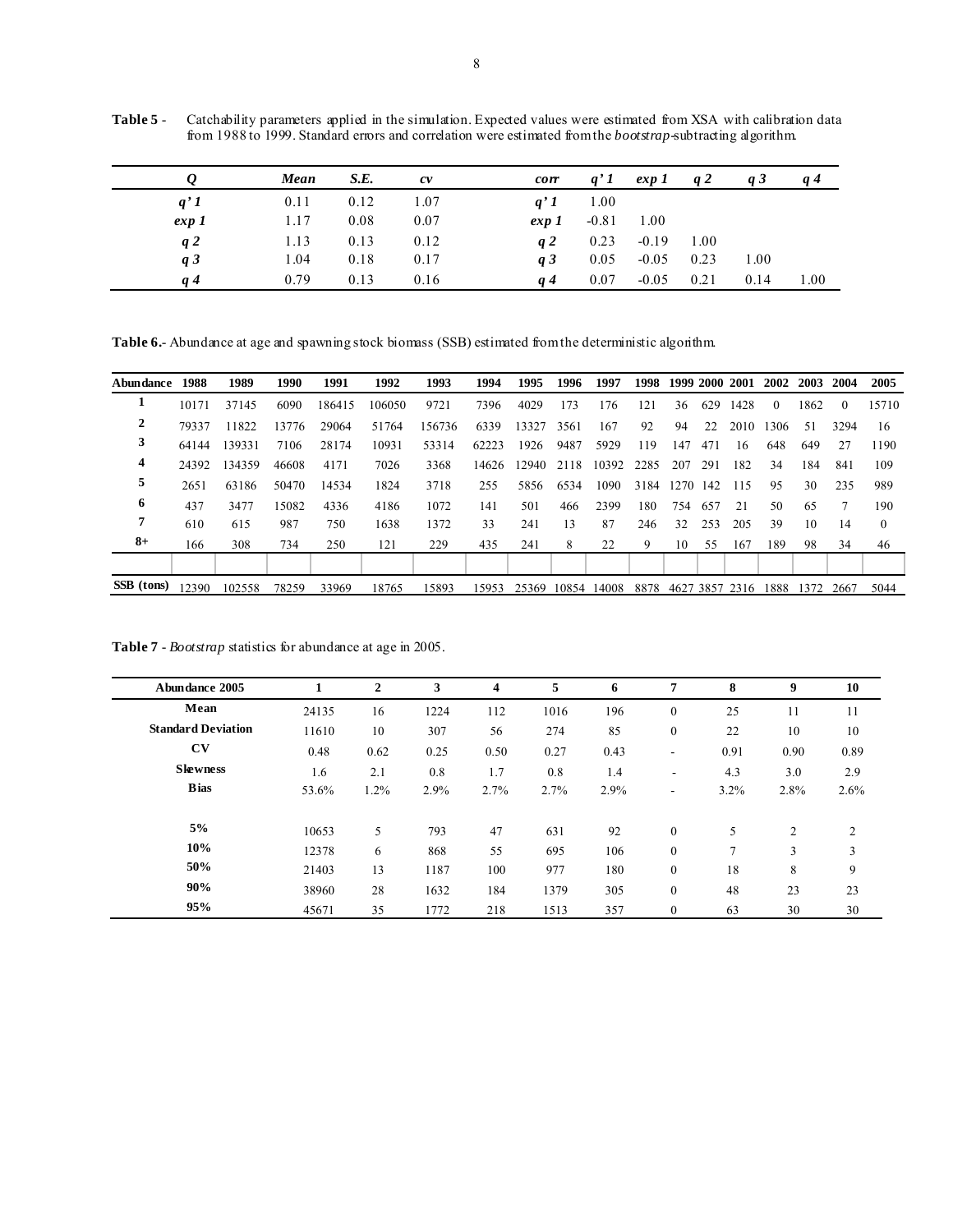**Table 8** - *Bootstrap* statistics for Spawning Stock Biomass. Bias expressed as percentage  $[100*(\bar{x}_{boot} - x_{obs}) / x_{obs}]$ .

| SSB survey (bootstrap) 1988 |      | 1989                                                                                                   |            |      |           |      | 1990 1991 1992 1993 1994 1995 1996 1997 1998 1999 2000 2001 2002 2003 2004 2005 |           |                                                                       |                                         |  |  |  |                          |
|-----------------------------|------|--------------------------------------------------------------------------------------------------------|------------|------|-----------|------|---------------------------------------------------------------------------------|-----------|-----------------------------------------------------------------------|-----------------------------------------|--|--|--|--------------------------|
| Mean                        |      | 12725 105378 80367 34910 19288 16325 16386 26044 11145 14394 9120 4749 3963 2377 1939 1409 2738 5182   |            |      |           |      |                                                                                 |           |                                                                       |                                         |  |  |  |                          |
| <b>Standard Deviation</b>   | 2656 | 19305                                                                                                  | 14612 7645 |      | 5048 3943 |      | 3992 5441                                                                       | 2295 2799 |                                                                       | 1713 922                                |  |  |  | 814 554 389 382 557 1135 |
| <b>CV</b>                   | 0.21 | 0.18                                                                                                   | 0.18       | 0.22 | 0.26 0.24 | 0.24 | 0.21                                                                            | 0.21      | 0.19                                                                  | 0.19 0.19 0.21 0.23 0.20 0.27 0.20 0.22 |  |  |  |                          |
| <b>Skewness</b>             | 0.73 | 0.57                                                                                                   | 0.53       | 0.90 | 0.79 0.78 |      | 0.86 0.62                                                                       |           | $0.66$ $0.70$ $0.53$ $0.52$ $0.72$ $0.60$ $0.68$ $1.37$ $0.62$ $0.72$ |                                         |  |  |  |                          |
| <b>Bias</b>                 |      | $2.7\%$ $2.7\%$                                                                                        | $2.7\%$    |      |           |      | 2.8% 2.8% 2.7% 2.7% 2.7% 2.7% 2.8% 2.7% 2.6% 2.8% 2.8% 2.7% 2.7% 2.7% 2.7%      |           |                                                                       |                                         |  |  |  |                          |
| 5%                          |      | 12559 102863 77118 34879 17111 14411 15988 24290 10325 13051 8630 4654 3725 2011 1912 1107 2776 4899   |            |      |           |      |                                                                                 |           |                                                                       |                                         |  |  |  |                          |
| 10%                         |      | 8986 77503 58623 24093 12336 10796 10795 18229 7757 10441 6594 3405 2784 1577 1387 909 1926 3549       |            |      |           |      |                                                                                 |           |                                                                       |                                         |  |  |  |                          |
| 50%                         |      | 12424 103445 79165 34066 18643 15821 15957 25553 10866 14095 8956 4661 3883 2315 1892 1354 2681 5056   |            |      |           |      |                                                                                 |           |                                                                       |                                         |  |  |  |                          |
| 90%                         |      | 16241 131213 100061 44782 26139 21565 21521 33111 14194 18079 11404 6003 5022 3123 2452 1894 3455 6674 |            |      |           |      |                                                                                 |           |                                                                       |                                         |  |  |  |                          |
| 95%                         |      | 17596 139671 106608 48643 28757 23483 23586 35924 15353 19418 12215 6406 5422 3388 2643 2096 3756 7243 |            |      |           |      |                                                                                 |           |                                                                       |                                         |  |  |  |                          |



**Figure 1.** Mean catches per tow (Kg) with SD and mean number per tow of Atlantic cod in EU Flemish Cap survey (1988-2005). The values of the period 1998-2002 are transformed from R/V *Cornide de Saavedra* to R/V *Vizconde de Eza* equivalents. 2003-2005 data are original from R/V *Vizconde de Eza*.